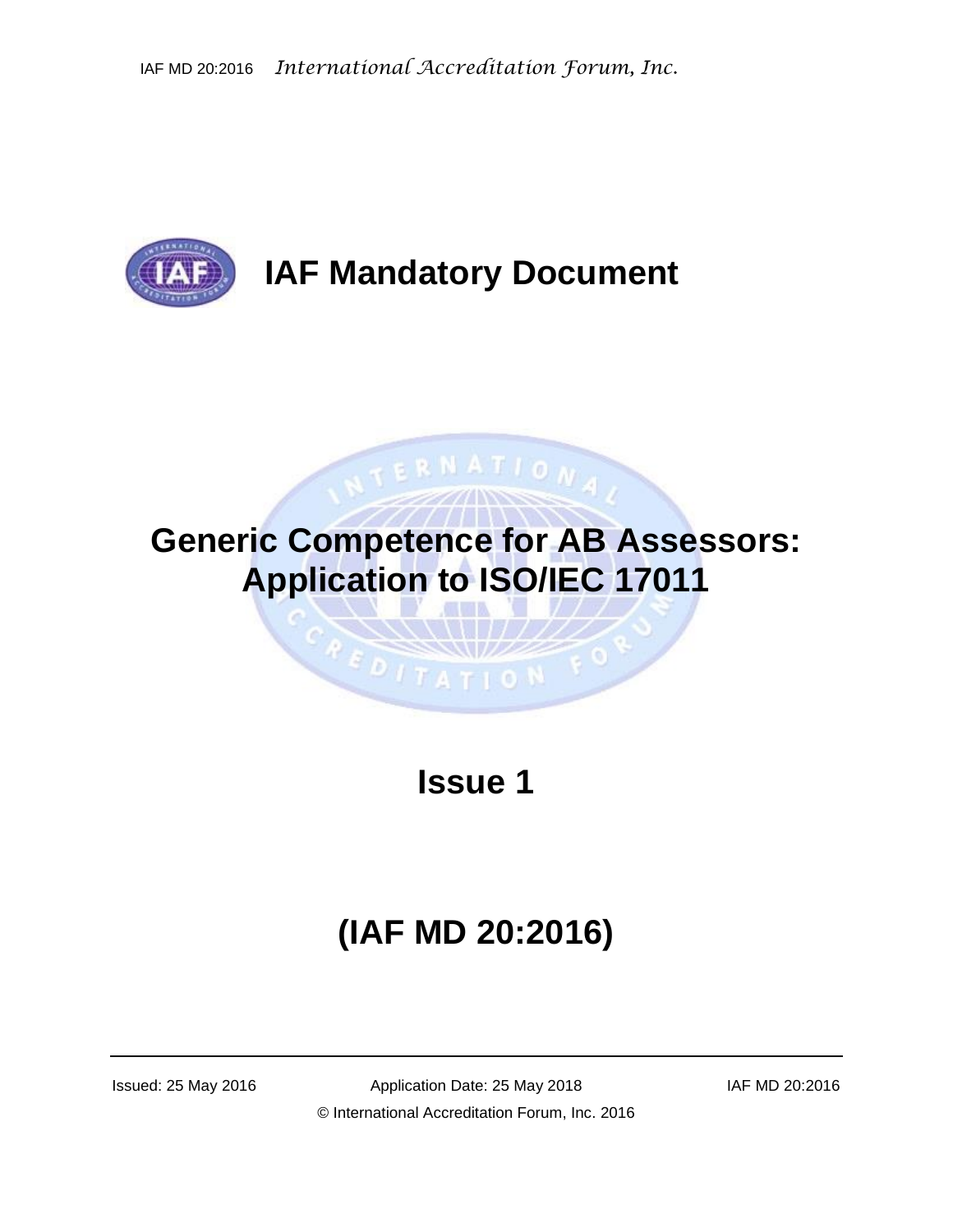The International Accreditation Forum, Inc. (IAF) facilitates trade and supports regulators by operating a worldwide mutual recognition arrangement among Accreditation Bodies (ABs) in order that the results issued by Conformity Assessment Bodies (CABs) accredited by IAF Accreditation Body Members are accepted globally.

Accreditation reduces risk for business and its customers by assuring that accredited CABs are competent to carry out the work they undertake within their scope of accreditation. ABs that are members of IAF and the CABs they accredit are required to comply with appropriate international standards and the applicable IAF application documents for the consistent application of those standards.

ABs that are signatories to the IAF Multilateral Recognition Arrangement (MLA) are evaluated regularly by an appointed team of peers to provide confidence in the operation of their accreditation schemes. The structure and scope of the IAF MLA is detailed in IAF PR 4 - Structure of IAF MLA and Endorsed Normative Documents.

The IAF MLA is structured in five levels: Level 1 specifies mandatory criteria that apply to all ABs, ISO/IEC 17011. The combination of Level 2 activity(ies) and the corresponding Level 3 normative document(s) is called the main scope of the MLA, and the combination of Level 4 (if applicable) and Level 5 relevant normative documents is called a sub-scope of the MLA.

- The main scope of the MLA includes activities e.g. product certification and associated mandatory documents e.g. ISO/IEC 17065. The attestations made by CABs at the main scope level are considered to be equally reliable.
- The sub scope of the MLA includes conformity assessment requirements e.g. ISO 9001 and scheme specific requirements, where applicable, e.g. ISO TS 22003. The attestations made by CABs at the sub scope level are considered to be equivalent.

The IAF MLA delivers the confidence needed for market acceptance of conformity assessment outcomes. An attestation issued, within the scope of the IAF MLA, by a body that is accredited by an IAF MLA signatory AB can be recognized worldwide, thereby facilitating international trade.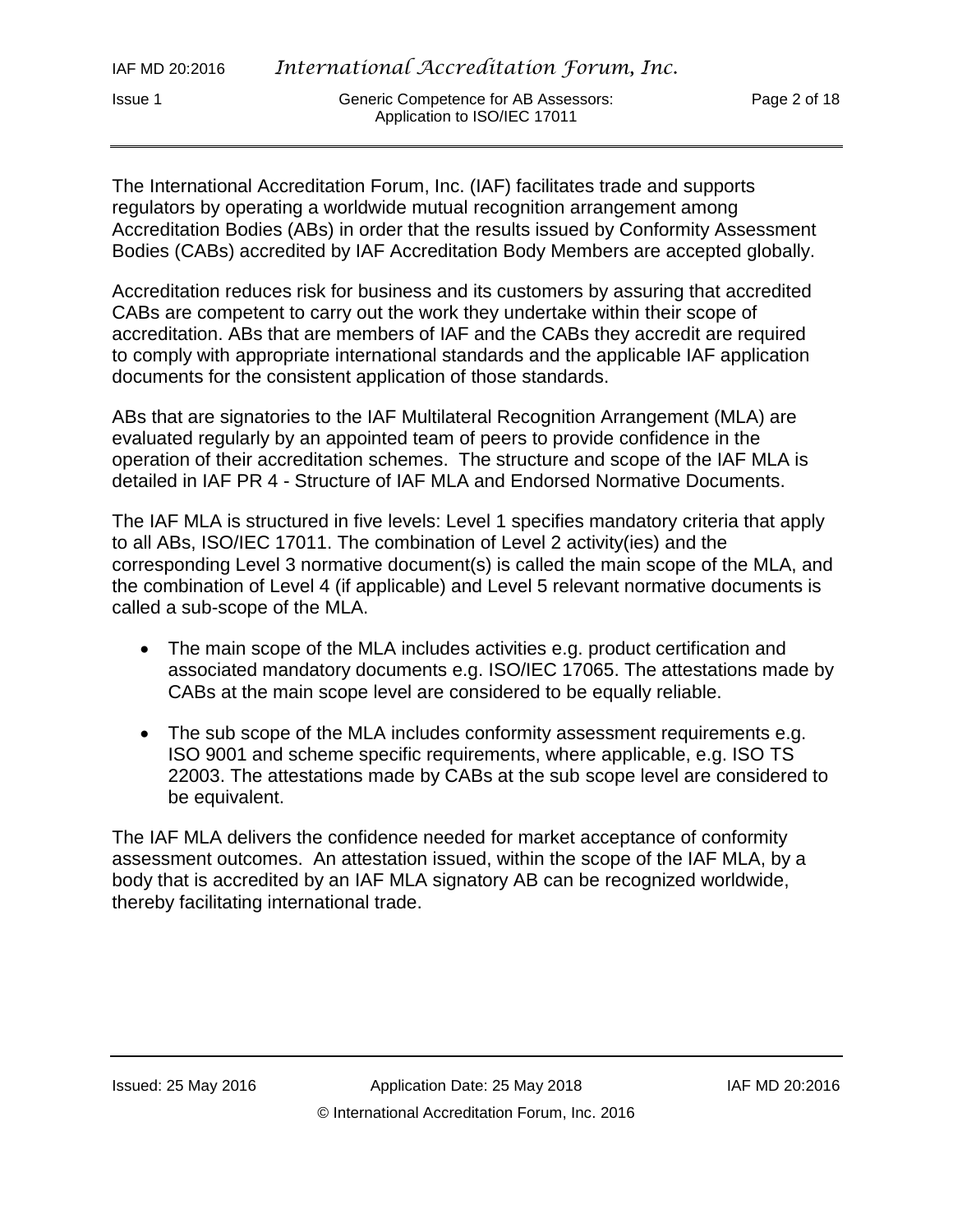Issue 1 Generic Competence for AB Assessors: Page 3 of 18 Application to ISO/IEC 17011

#### **Table of Contents**

|  | 6. ACCREDITATION BODY ASSESSOR COMPETENCE PROCESS7 |  |
|--|----------------------------------------------------|--|
|  |                                                    |  |
|  |                                                    |  |

Issue No 1 Prepared by: IAF Technical Committee Approved by: IAF Members Date: 25 February 2016 Issue Date: 25 May 2016 **Application Date: 25 May 2018** Name for Enquiries: Elva Nilsen IAF Corporate Secretary Telephone: +1 613 454-8159 Email: secretary@iaf.nu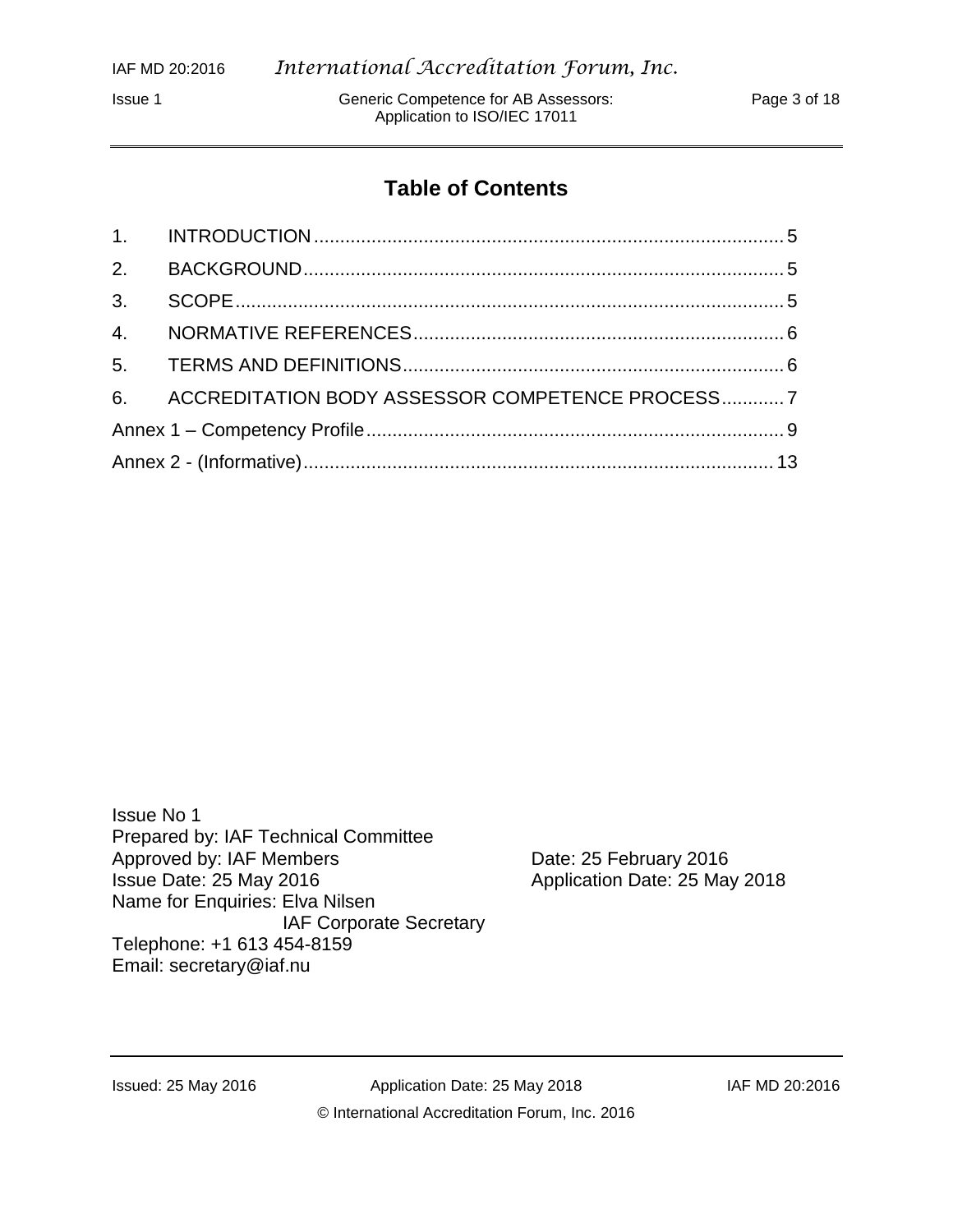Issue 1 Generic Competence for AB Assessors: Page 4 of 18 Application to ISO/IEC 17011

#### **Introduction to IAF Mandatory Documents**

The term "should" is used in this document to indicate recognised means of meeting the requirements of the standards. These requirements can be met in an equivalent way provided this can be demonstrated. The term "shall" is used in this document to indicate those provisions which, reflecting the requirements of the relevant standard, are mandatory.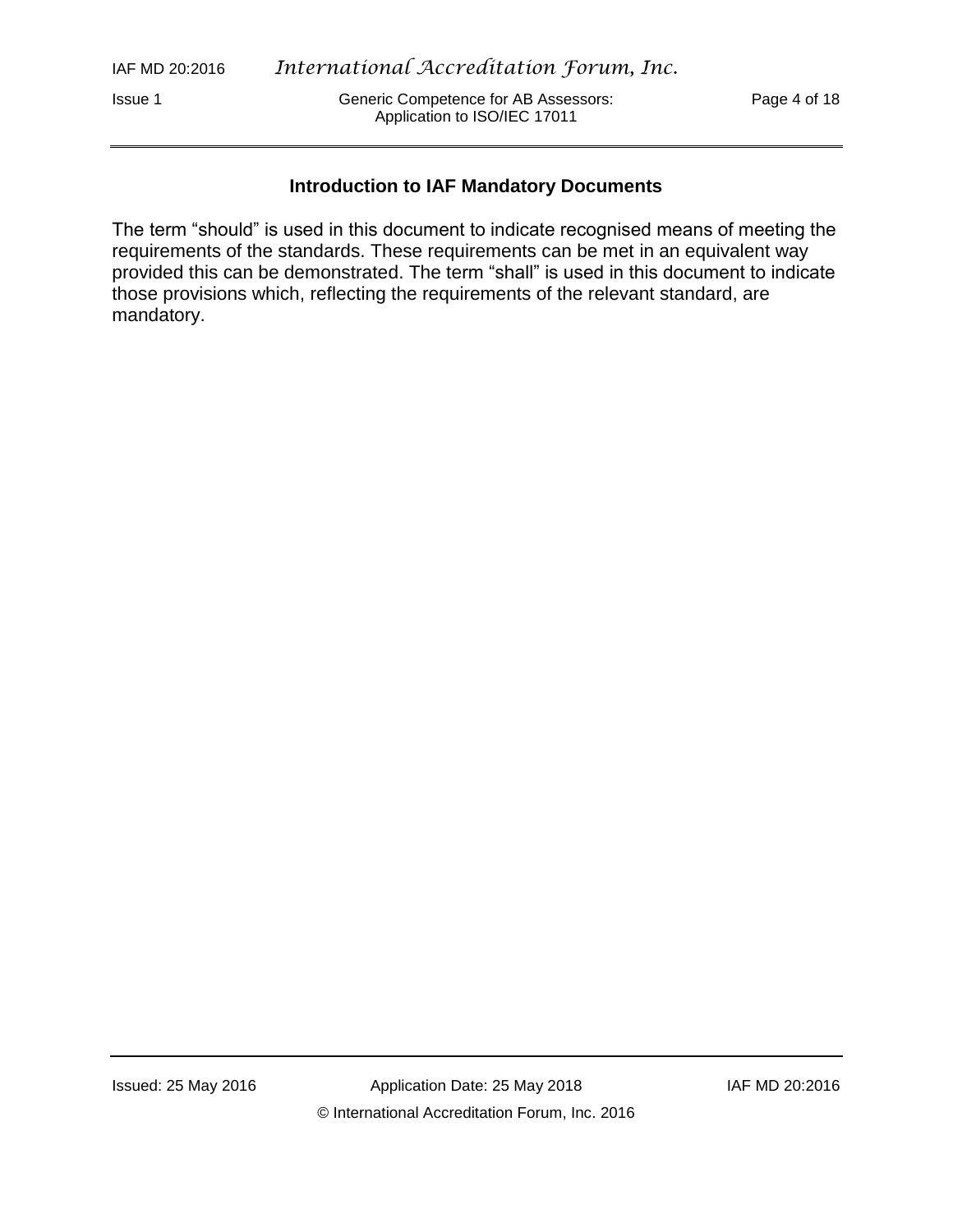Issue 1 Generic Competence for AB Assessors: Page 5 of 18 Application to ISO/IEC 17011

#### **IAF Mandatory Document for the Application of ISO/IEC 17011**

*This document shall be read in conjunction with ISO/IEC 17011. All clauses of ISO/IEC 17011 continue to apply and this document provides supporting criteria to that standard.*

#### <span id="page-4-0"></span>**1. INTRODUCTION**

ISO/IEC 17011 is an International Standard that sets out the requirements for bodies operating accreditation systems for Conformity Assessment Bodies.

The objective of this document is to ensure the consistent and harmonized application of ISO/IEC 17011 for defining the generic competence for assessors. The 2012 Accreditation Body Assessor Job Task Analysis was created to achieve this objective.

#### <span id="page-4-1"></span>**2. BACKGROUND**

In 2009, the IAF Assessor Competency Task Force undertook a Job/Task Analysis (JTA) to identify the tasks, knowledge, skills and attributes (KSAs) required of Accreditation Body (AB) Assessors. A Job Task Analyses (JTA) study in 2010 was conducted followed by a survey validation study of the results of the JTA conducted in 2010 through 2011. The JTA for AB Assessors was presented at the IAF Technical Committee during the IAF mid-year meetings 2012 in Frankfurt, Germany.

The JTA study methodology followed industry standard practices. This included the following activities:

- i) Selecting the JTA participants
- ii) Conducting the JTA meeting
- iii) Conducting a JTA validation survey
- iv) Reviewing the results of the study

#### <span id="page-4-2"></span>**3. SCOPE**

This document defines the generic competencies for assessors involved in the accreditation of Certification Bodies/Conformity Assessment Bodies. The objective of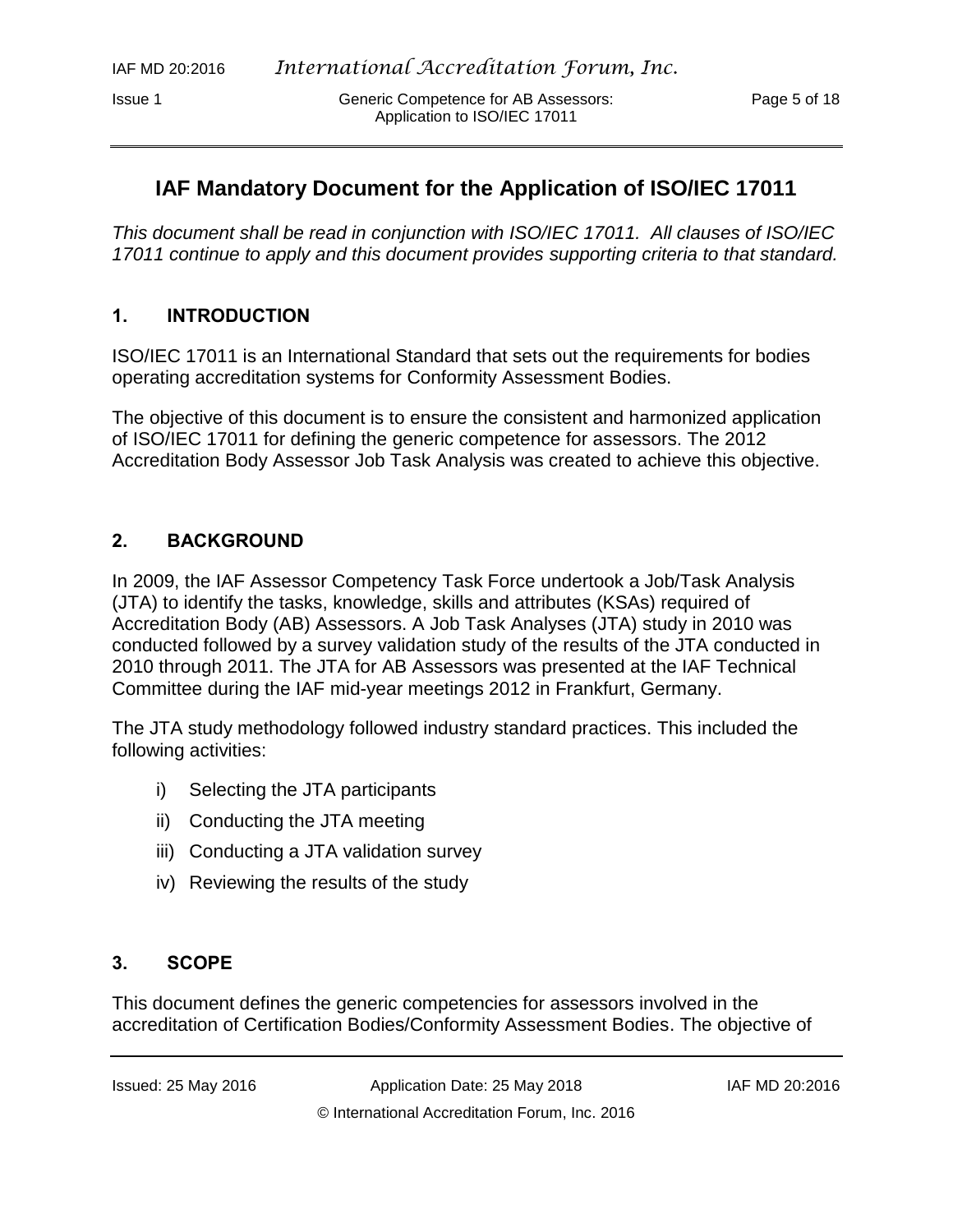this document is to enable Accreditation Bodies to harmonize their application of ISO/IEC 17011 for the accreditation of Certification Bodies/Conformity Assessment Bodies (CABs).

Annex 1 contains the competency profile for Accreditation Body assessors. When an assessor does not perform one or more of the tasks as delineated in this document, the AB can consider the exclusion of application of the respective competencies shown in Annex 1.

Annex 2 contains additional information to assist in understanding the competency profile. While these competencies and associated knowledge and skills should be considered by the AB when evaluating assessors or the assessment team, the AB does not have to have documented evidence of its assessors (or assessment team) meeting every individual competence or all of the knowledge listed.

However if the competencies are considered by the AB, then the AB may consolidate the evidence of conformance (e.g. summary results of an onsite evaluation). Typically these competencies can be demonstrated in a variety of ways; but most commonly during interviews, personal interaction and/or during onsite evaluations.

#### <span id="page-5-0"></span>**4. NORMATIVE REFERENCES**

ISO/IEC 17011 Conformity Assessment – general requirements for accreditation bodies accrediting conformity assessment bodies.

#### <span id="page-5-1"></span>**5. TERMS AND DEFINITIONS**

Assessor: person assigned by an accreditation body to perform, alone or as part of an assessment team, an assessment of a conformity assessment body.

The use of the term "assessor" in this document does not require that all of the activities must be conducted by each individual assessor; however, the same competence would be required for the specific task whether it is being performed by the assessor or other AB personnel.

**Accreditation Body Assessor** is an individual who performs an assessment of a Conformity Assessment Body (CAB) for an Accreditation Body (AB) against an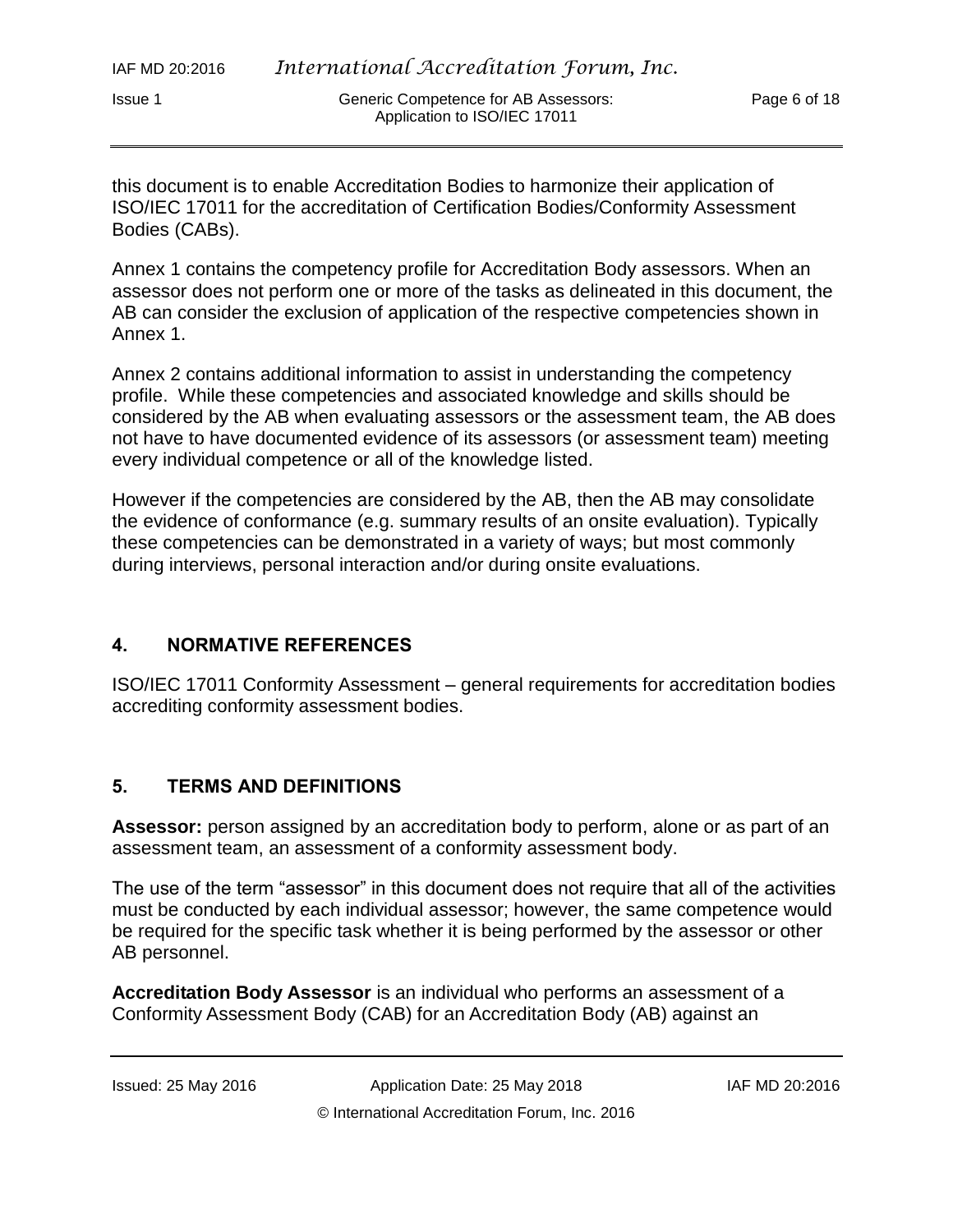accreditation standard or normative document by reviewing documents and conducting onsite visits and/or observing Conformity Assessment Body (CAB) activities.

**Competence:** ability to apply knowledge and skills to achieve the intended results.

**Job Task Analysis:** a documented process for analyzing the tasks performed by individuals in an occupation, as well as the knowledge, skills and abilities (KSAs) required to perform those tasks. Abilities can include physical capabilities such as vision, hearing and mobility.

#### <span id="page-6-0"></span>**6. ACCREDITATION BODY ASSESSOR COMPETENCE PROCESS**

6.1 The AB shall have assessors or other personnel (e.g. lead assessors, technical officers, programme managers) with competence to perform tasks assigned by the AB in accordance with Annex 1, Section B, Generic Assessment Competencies (1-5).

Where any assessment is conducted by a team, the level of competence required should be held within the team as a whole and not by each individual member of the team.

6.2 The AB shall establish and document procedures for selecting, training and formally approving assessors (or assessment team) and in so doing should consider the competency profile outlined in Annex 1, Section B, Generic Assessment Competencies  $(1-5)$ .

6.3 The AB shall maintain evaluation records to demonstrate that any assessor competencies identified by the AB have been achieved consistent with the competency profile in Annex 1, Section B, Generic Assessment Competencies (1-5).

Annex 2 (informative) contains personal behaviours to be considered during the selection and training process as well as when monitoring the assessor activity. These are characteristics that affect an individual's ability to perform specific functions. Therefore, knowledge about the behaviours of individuals enables an AB to take advantage of their strengths and to minimize the impact of their weaknesses. Desired personal behaviours that are important for personnel involved in accreditation activities are described in Section D, Foundational Competencies of Annex 2.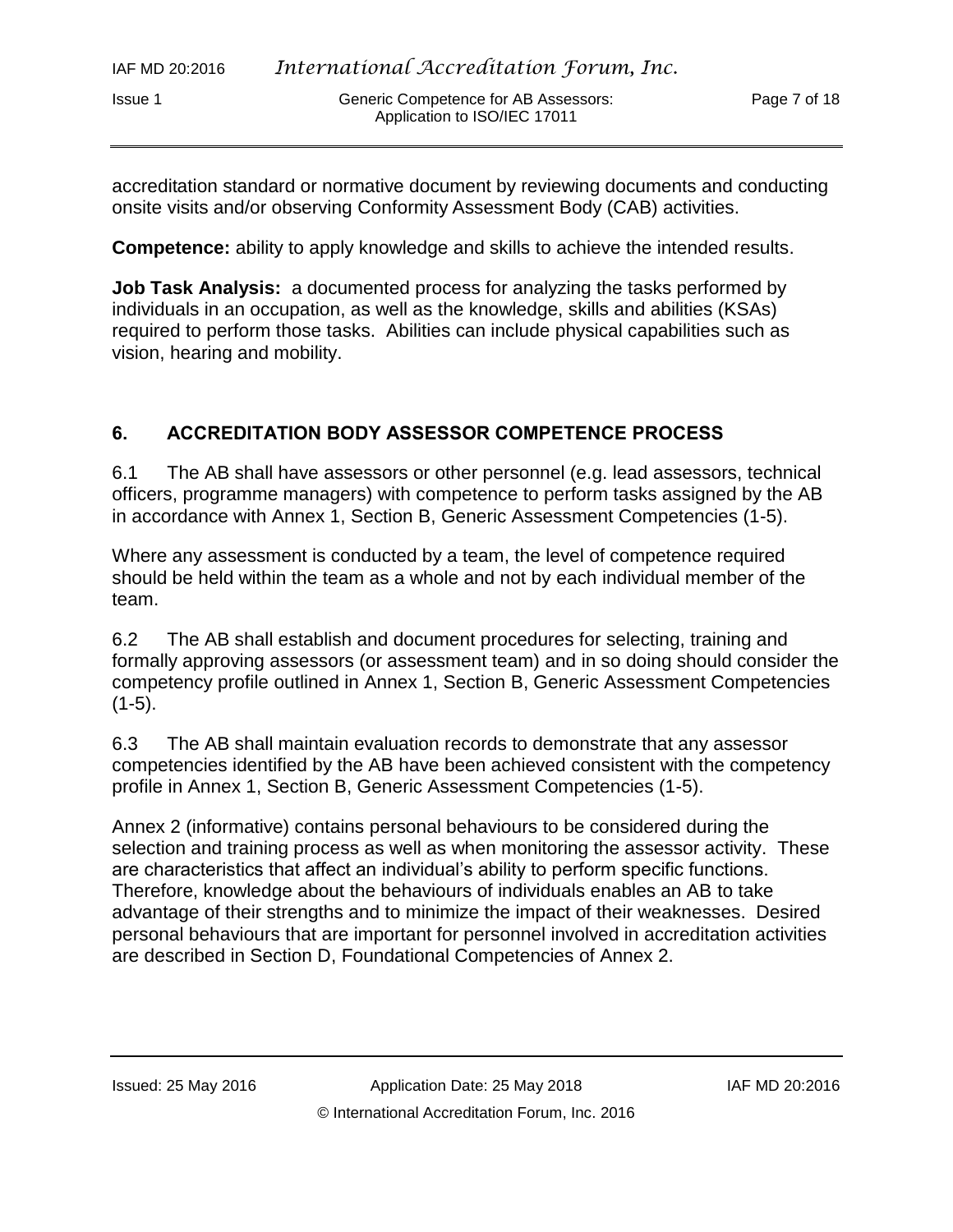6.4 When evaluating/monitoring the competence of assessors (or the assessment team) the competency profile in Annex 1, Section B, Generic Assessment Competencies (1-5) shall be considered.

End of IAF Mandatory Document Generic Competence for AB Assessors: Application to ISO/IEC 17011.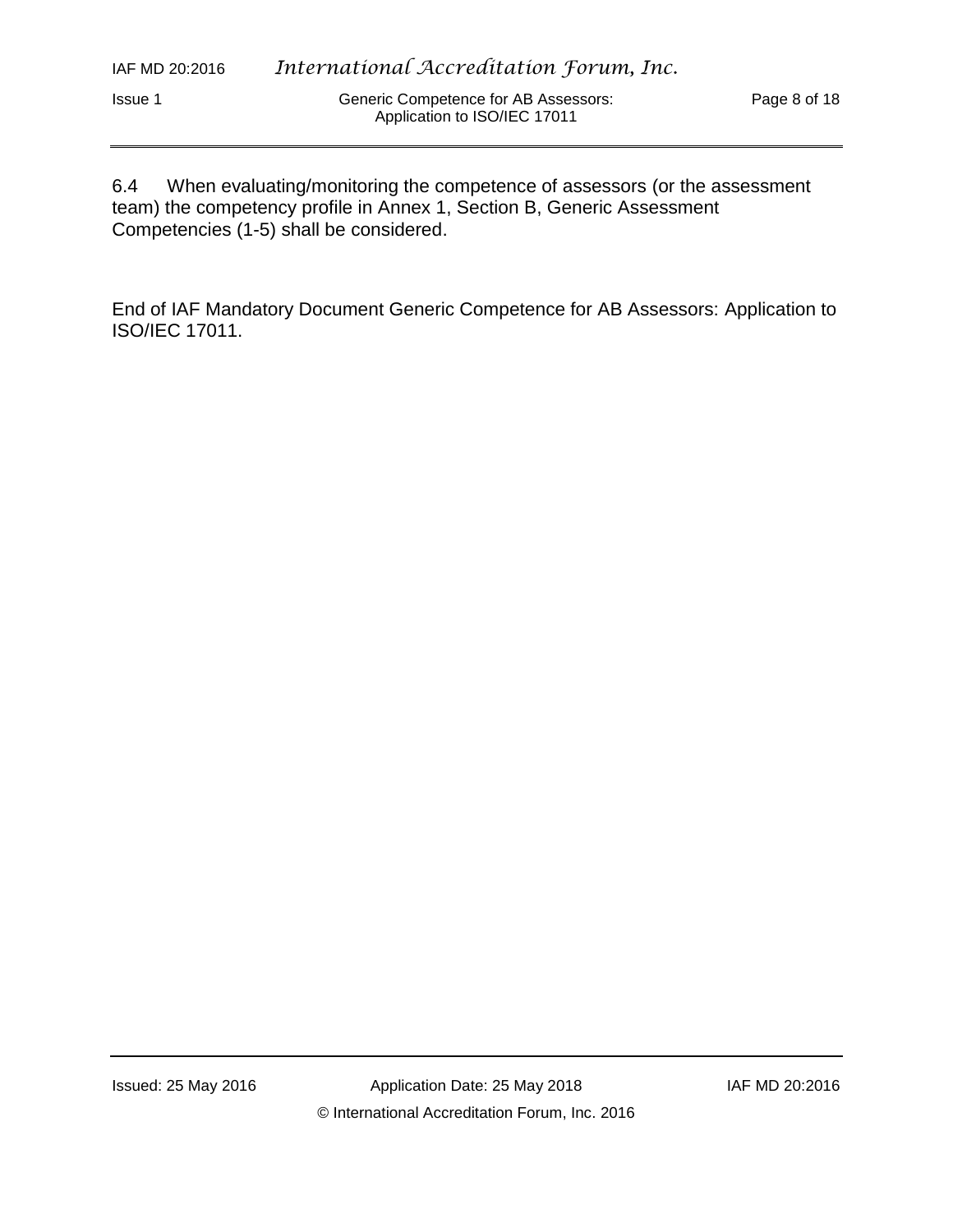IAF MD 20:2016 *International Accreditation Forum, Inc.*

Issue 1 Generic Competence for AB Assessors: Page 9 of 18 Application to ISO/IEC 17011

#### **Annex 1 – Competency Profile**

Annex 1 contains the competency profile for Accreditation Body assessors based on the generic competencies identified in the job/task analysis. When an assessor does not perform one or more of the tasks as delineated in this document, the AB can consider the exclusion of application of the respective competencies shown in Annex 1. A.1 through A.4 below are not included within the scope of this MD and relate to specific standards (products, persons, management systems, etc.) associated with Level 3 of the MLA.

<span id="page-8-0"></span>

Issued: 25 May 2016 Application Date: 25 May 2018 IAF MD 20:2016

© International Accreditation Forum, Inc. 2016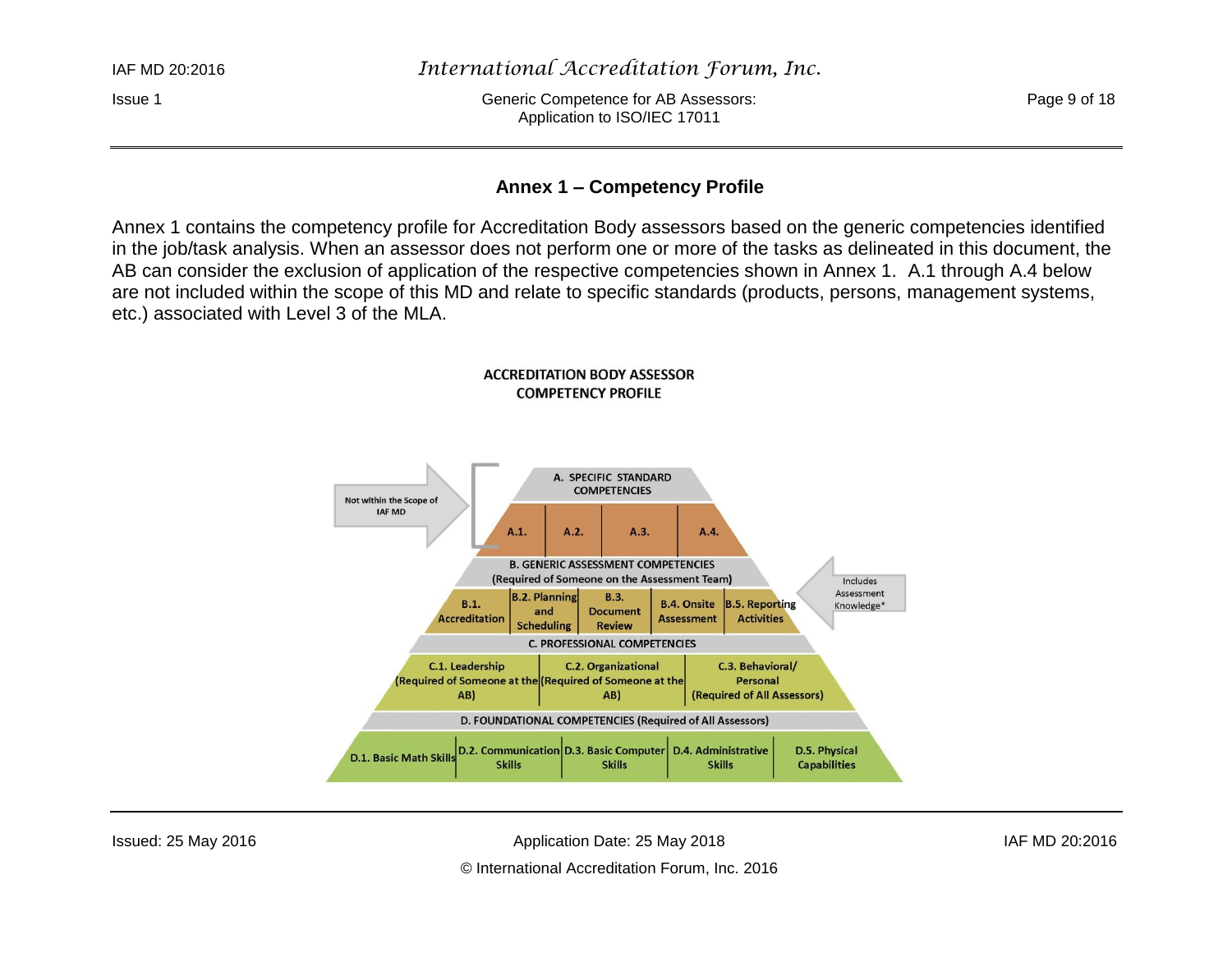Issue 1 Generic Competence for AB Assessors: Competence for AB Assessors: Page 10 of 18 Application to ISO/IEC 17011

| B. GENERIC ASSESSMENT COMPETENCIES (REQUIRED OF SOMEONE ON THE ASSESSMENT TEAM) |                                                                                                    |
|---------------------------------------------------------------------------------|----------------------------------------------------------------------------------------------------|
| <b>B.1. Accreditation</b>                                                       | Knowledge, skills and competencies associated with accreditation                                   |
|                                                                                 | Different types of onsite assessments                                                              |
|                                                                                 | Different types of organizational structures for CABs                                              |
|                                                                                 | Legal entity structures and the types of documents that confirm the legal status of CABs           |
|                                                                                 | Different management structures                                                                    |
|                                                                                 | Accreditation standards, guidance and mandatory documents / Requirements of accreditation          |
|                                                                                 | Typical management systems                                                                         |
|                                                                                 | Technical terms associated with scopes assessor is assessing                                       |
|                                                                                 | Common understanding of accreditation terms and definitions (Non-conformity [NC], Opportunity      |
|                                                                                 | for Improvement [OFI], key activity, etc.)                                                         |
| <b>B.2. Planning and</b>                                                        | Knowledge, skills and competencies associated with planning and scheduling an                      |
| <b>Scheduling</b>                                                               | assessment                                                                                         |
|                                                                                 | Typical assessment team compositions                                                               |
|                                                                                 | Typical resources required during an assessment                                                    |
|                                                                                 | Prioritizing assessments by risk areas                                                             |
|                                                                                 | Creating sampling plans                                                                            |
|                                                                                 | Preparing assessment plans                                                                         |
|                                                                                 | Providing input into the selection of the assessment team                                          |
|                                                                                 | Assigning roles and responsibilities for the assessment team                                       |
| <b>B.3. Document Review</b>                                                     | Knowledge, skills and competencies associated with conducting a document review                    |
|                                                                                 | Reviewing applications for accreditation and identifying appropriate documentation of legal status |
|                                                                                 | Determining the documents that will be needed for the assessment                                   |
|                                                                                 | Checking the documents for completeness                                                            |
|                                                                                 | Determining if the documents meet the requirements                                                 |
|                                                                                 | Establishing investigative lines for the onsite assessment                                         |
|                                                                                 | Communicating to the CAB the results of the document review                                        |
|                                                                                 | Confirming the CAB's readiness for an onsite assessment                                            |
|                                                                                 | Determining if sufficient evidence exists to document conformity                                   |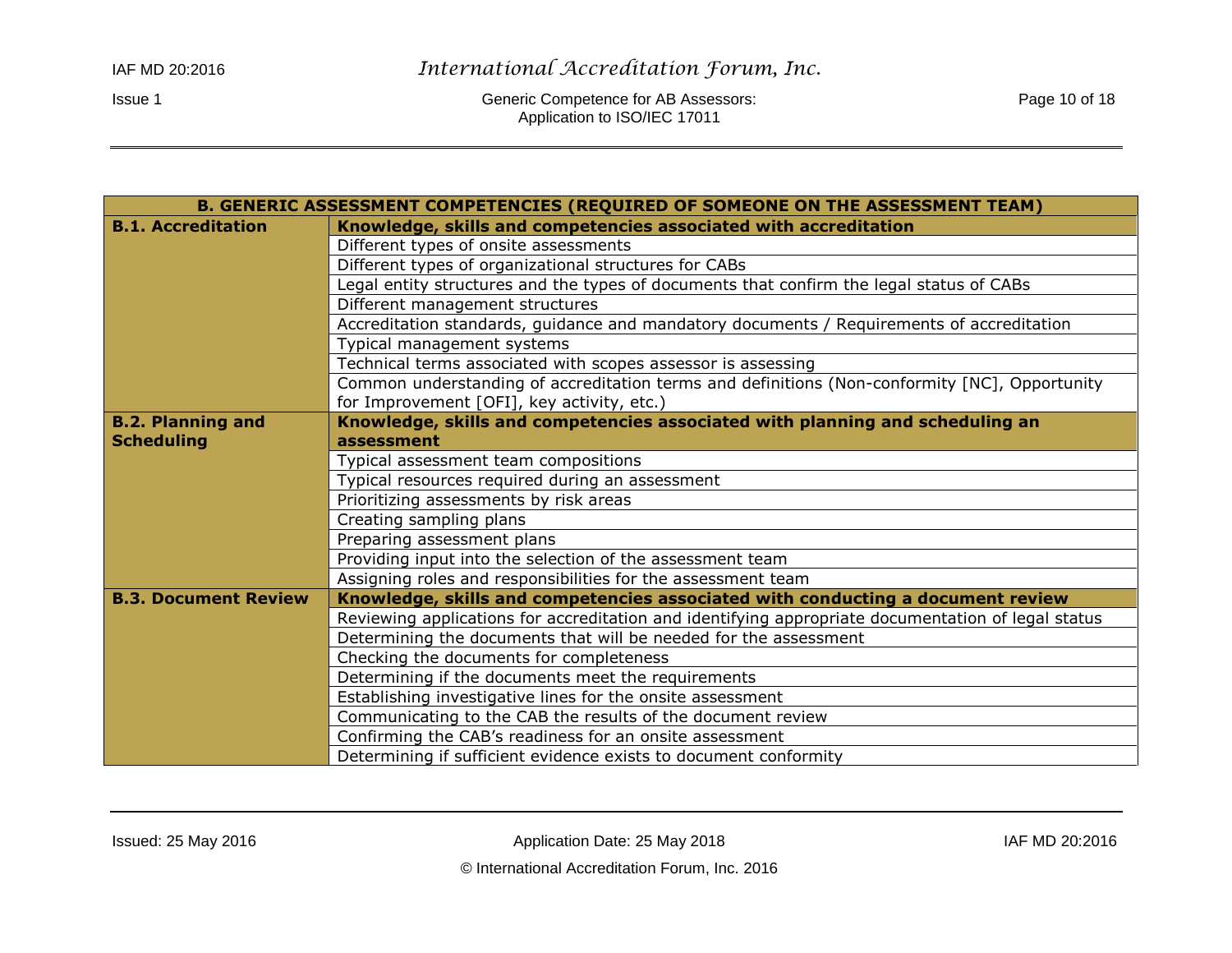| <b>B.4. Onsite Assessment</b> | Knowledge, skills and competencies associated with assessment (including onsite         |
|-------------------------------|-----------------------------------------------------------------------------------------|
|                               | assessment)                                                                             |
|                               | Achieving consensus of the team on findings                                             |
|                               | Adapting assessment plans based on circumstances                                        |
|                               | Analyzing assessment findings (including identifying and reviewing findings)            |
|                               | Assessing management systems and controls                                               |
|                               | Assessing technical requirements                                                        |
|                               | Assessing the CAB against accreditation requirements                                    |
|                               | Communicating preliminary findings to CAB                                               |
|                               | Competence in coaching the trainee assessor                                             |
|                               | Conducting closing meetings                                                             |
|                               | Conducting interviews                                                                   |
|                               | Conducting opening meetings                                                             |
|                               | Conducting pre-assessment meetings                                                      |
|                               | Conducting witness assessments                                                          |
|                               | Confirming assessment plans                                                             |
|                               | Confirming completion of the assessment plan                                            |
|                               | Confirming the methods of reporting                                                     |
|                               | Confirming the objectives of the assessment were met                                    |
|                               | Confirming the scope of accreditation                                                   |
|                               | Create records to document objective evidence gathered                                  |
|                               | Creating working papers, notes and completing checklists                                |
|                               | Describing the final assessment conclusions                                             |
|                               | Determining if requirements have been met                                               |
|                               | Establishing the official channels of communication                                     |
|                               | Explaining that the assessment is a sampling process (not everything was reviewed)      |
|                               | Explaining the next steps (appeal procedures, post-assessment processes, final decision |
|                               | schedule/timeline, potential follow-up assessments, etc.)                               |
|                               | Extending sampling in case of NC                                                        |
|                               | Grading findings (if required)                                                          |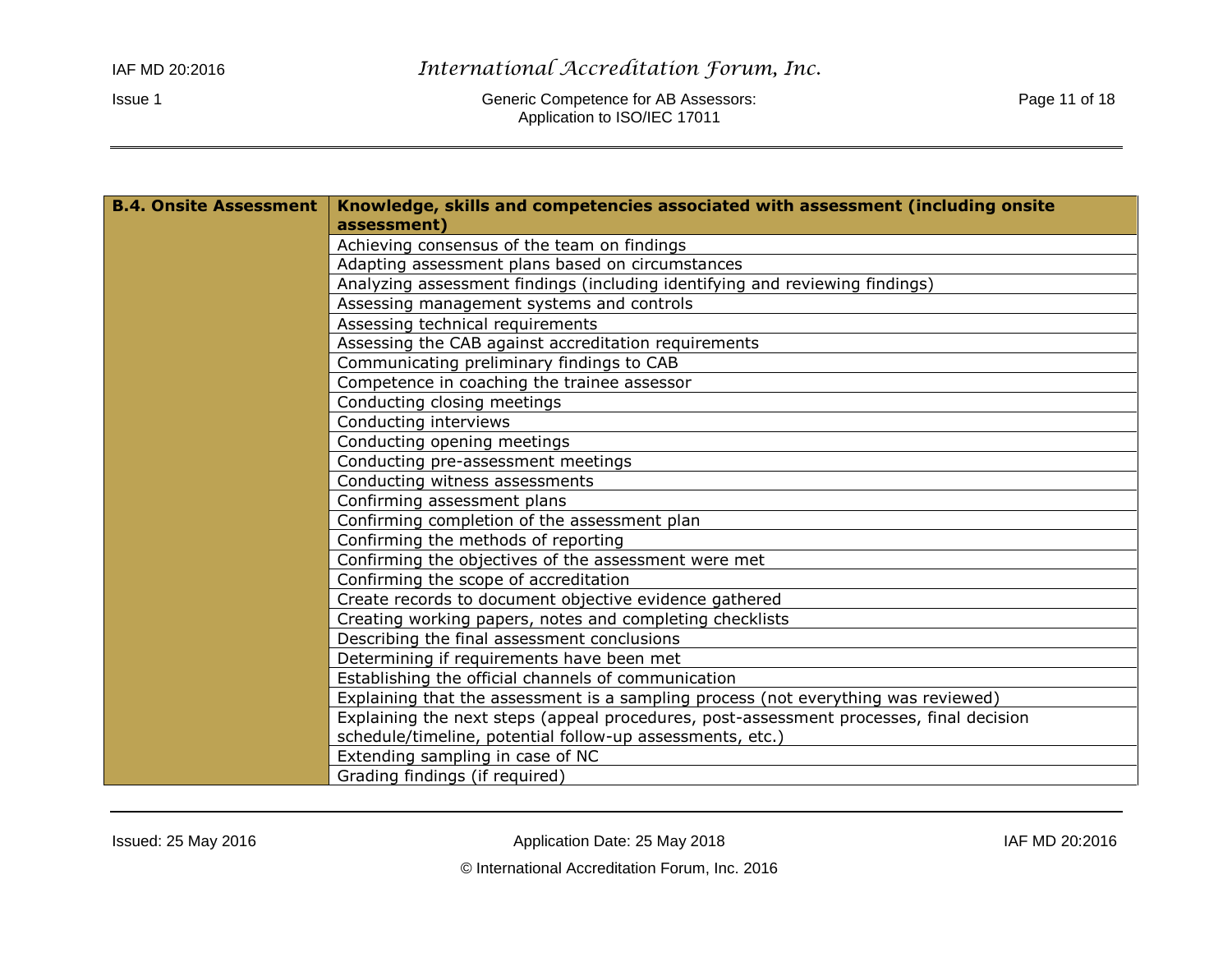#### IAF MD 20:2016 *International Accreditation Forum, Inc.*

Issue 1 Generic Competence for AB Assessors: Competence for AB Assessors: Page 12 of 18 Application to ISO/IEC 17011

|                       | How to confirm confidentiality of the process                                                   |
|-----------------------|-------------------------------------------------------------------------------------------------|
|                       | How to determine if an assessment should be aborted                                             |
|                       | How to thank the participants                                                                   |
|                       | Identifying criteria that will be used for the assessment                                       |
|                       | Identifying technical areas and when additional expertise is needed                             |
|                       | Judging the effectiveness of corrective actions (when required)                                 |
|                       | Managing and solving conflicts in the team                                                      |
|                       | Observing CAB processes                                                                         |
|                       | Obtaining written acknowledgement of the NC                                                     |
|                       | Prepare reports                                                                                 |
|                       | Presenting an explanation of the assessment methodology                                         |
|                       | Presenting and reviewing findings (NCs and/or OFIs)                                             |
|                       | Presenting the assessment team/CAB personnel                                                    |
|                       | Reviewing and finalizing the NCs                                                                |
|                       | Reviewing team member roles and responsibilities for closing meeting                            |
|                       | Reviewing the CAB files and records                                                             |
|                       | Sampling CAB processes and records (protocols and AB criteria)                                  |
|                       | Techniques for providing positive feedback                                                      |
|                       | When to ask for escorts (safety issues, etc.)                                                   |
|                       | Writing CAB NCs and OFIs                                                                        |
| <b>B.5. Reporting</b> | Knowledge, skills and competencies associated with reporting activities                         |
| <b>Activities</b>     | Evaluating assessment team members                                                              |
|                       | Demonstrating knowledge of personnel evaluation methods                                         |
|                       | Producing a clear and concise report that reflects the assessment and the findings              |
|                       | Creating a report on the performance (and conformance) of the CAB with reference to the         |
|                       | accreditation criteria                                                                          |
|                       | Reporting conclusions and recommendations of the assessment that reflect the overall assessment |
|                       | and report content                                                                              |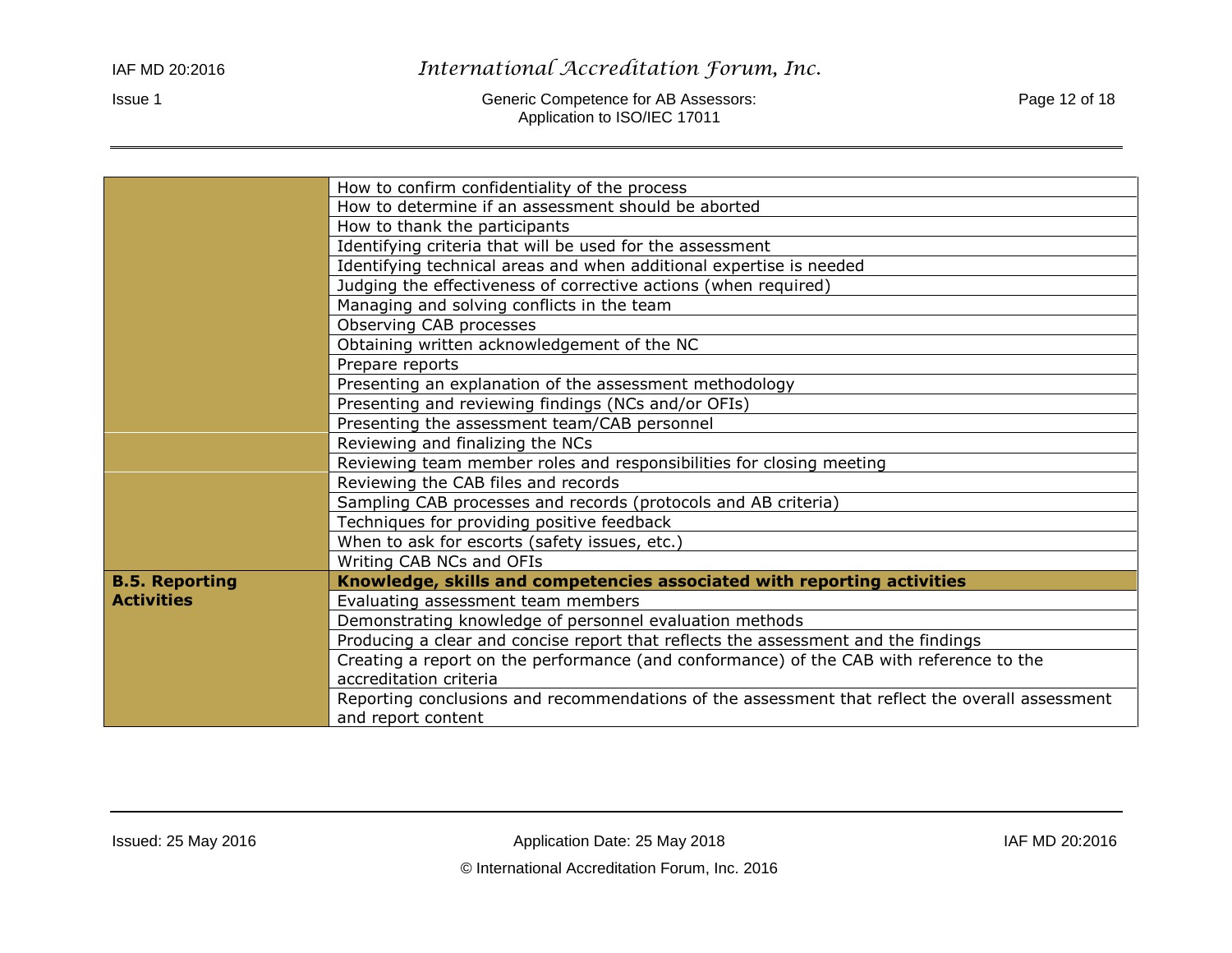Issue 1 Generic Competence for AB Assessors: Page 13 of 18 Application to ISO/IEC 17011

#### **Annex 2 - (Informative)**

Annex 2 contains additional information to assist in understanding the competency profile. While these competencies and associated knowledge and skills should be considered by the AB when evaluating assessors or the assessment team, the AB does not have to have documented evidence of its assessors (or assessment team) meeting each individual competence or knowledge listed.

However if the competencies are considered by the AB then the AB may consolidate evidence of conformance (e.g. summary results of an onsite evaluation). Typically these competencies can be demonstrated in a variety of ways; but most commonly during interviews, personal interaction and/or during onsite evaluations.

<span id="page-12-0"></span>

| <b>C. PROFESSIONAL COMPETENCIES</b> |                                                                                                     |
|-------------------------------------|-----------------------------------------------------------------------------------------------------|
| <b>C.1. Leadership</b>              | These are knowledge, skills and competencies associated with leading a team or others               |
| <b>Competencies</b>                 | Meeting management - ability to manage meetings including creating the agenda (if required),        |
| (required of someone                | facilitating the meeting and adhering to the time schedules to achieve the assessment process       |
| at the AB)                          | objectives                                                                                          |
|                                     | Leader/leadership - displays the ability to guide a team or others and has the ability to mentor    |
|                                     | others                                                                                              |
|                                     | Ability to identify the competencies required of an assessment team                                 |
|                                     | Ability to provide input into the selection of an assessment team                                   |
|                                     | Ability to assign roles and responsibilities to the assessment team                                 |
|                                     | Ability to coach team members during an assessment process                                          |
|                                     | Ability to achieve consensus from an assessment team regarding assessment findings.                 |
|                                     | Maintaining control – ability to manage situations to ensure that the objectives of the assessment  |
|                                     | process are accomplished                                                                            |
| <b>C.2. Organizational</b>          | These are knowledge, skills and competencies associated with organizing and managing                |
| <b>Competencies</b>                 | an assessment process                                                                               |
| (required of someone)               | Ability to reason/good judgment - ability to assess situations or circumstances and formulate sound |
| at the AB)                          | conclusions                                                                                         |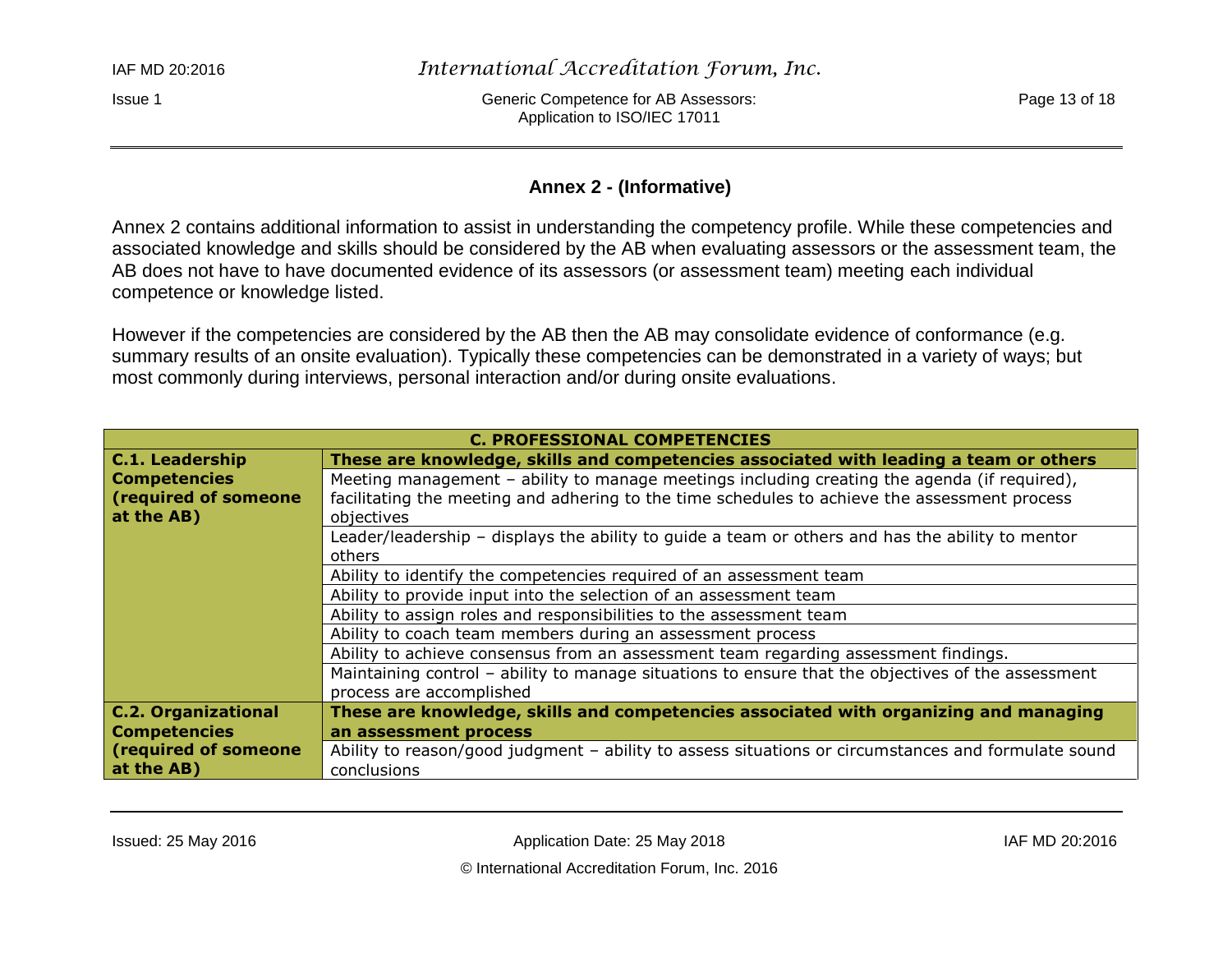|                            | Accurate - draws the correct conclusion when interpreting the facts as related to a standard, rule or     |
|----------------------------|-----------------------------------------------------------------------------------------------------------|
|                            | model. Produces results that are correct and based on fact                                                |
|                            | Adaptable/flexible - displays an ability to adjust oneself to novel or different conditions throughout    |
|                            | the assessment process                                                                                    |
|                            | Analytical - ability to synthesize and interpret data to formulate a conclusion                           |
|                            | Confidential - ability to identify information that should not be revealed. Maintains confidentiality by  |
|                            | not disclosing confidential information                                                                   |
|                            | Critical thinking - the process of actively and skillfully conceptualizing, applying, analyzing,          |
|                            | synthesizing and evaluating information to reach a valid conclusion                                       |
|                            | Customer focused/oriented - displays an ability to view the process from the CAB's perspective and        |
|                            | to take into consideration the CAB's perspectives during an assessment                                    |
|                            | Focused - demonstrates full attention to tasks and the assessment process. Not distracted by other        |
|                            | external matters                                                                                          |
|                            | Safety conscious - displays an awareness of safety hazards and takes steps to prevent accidents           |
|                            | Stress management - ability to reduce or control stress during stressful situations in order to make      |
|                            | objective decisions                                                                                       |
|                            | Team player/cooperative - works collectively with members of a team or group to accomplish the            |
|                            | tasks. Displays the ability to subordinate personal preference when working in a group for the good       |
|                            | of the assessment process                                                                                 |
|                            | Work within one's expertise. Can identify when technical expertise is needed                              |
|                            | Conflict resolution - practice of recognizing and dealing with differing opinions in a rational, balanced |
|                            | and effective way                                                                                         |
|                            | Formulating questions/questioning techniques - ability to ask purposeful questions to elicit relevant     |
|                            | information                                                                                               |
|                            | Ability to deliver a negative message that facilitates a positive action                                  |
| C.3.                       | These are the "soft" skills and other competencies associated with a person or a person's                 |
| <b>Behavioral/Personal</b> | behavior                                                                                                  |
| <b>Competencies</b>        | Ability to focus/concentration - does not appear distracted during an assessment                          |
| (required of all           | Refrains from disagreeing with other assessment team members in front of the CAB                          |
| assessors)                 | Confident/self-confident/self esteem/conviction - having self assuredness in one's personal               |
|                            | judgment, ability and power. Does not delay or hesitate to make decisions                                 |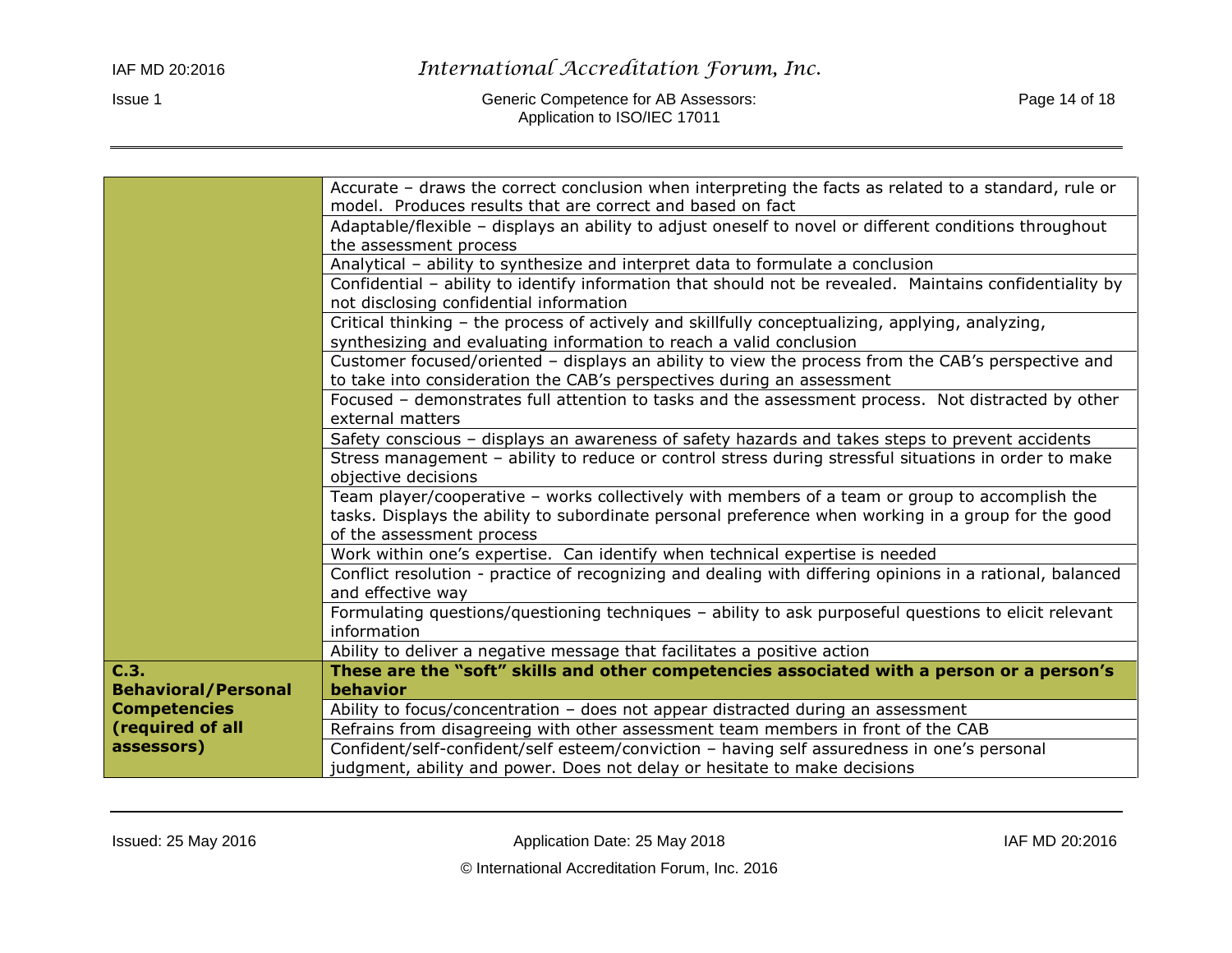Issue 1 Generic Competence for AB Assessors: Competence for AB Assessors: Page 15 of 18 Application to ISO/IEC 17011

| Conscientious - demonstrates thoroughness, care and vigilance in the conduct of an assessment.         |
|--------------------------------------------------------------------------------------------------------|
| Maintains a professional level of skepticism appropriate for assessments                               |
| Courteous – interacts in a polite and respectful manner to the members of the CAB and others           |
| Persuasive/convincing others - demonstrates an ability to convince others that decisions are           |
| accurate and valid                                                                                     |
| Culturally sensitive/sensitive to the thoughts of others - demonstrates a knowledge, awareness and     |
| acceptance of other cultures                                                                           |
| Ethical/honest/integrity/trustworthy - follows a code of conduct. Makes the correct decision when      |
| presented with a situation. Avoids acceptance of favors or gifts (acceptable value to be determined    |
| by individual ABs). Does not accept assignments outside of one's area of expertise                     |
| Good memory - ability to retain information (facts, etc.)                                              |
| Impartial/independent/neutral/lack of prejudice or bias/fair - Declares known or potential conflict of |
| interest. Demonstrates objectivity (actual or perceived)                                               |
| Remains neutral and does not take sides during disagreements among assessment participants             |
| Initiative - demonstrates a willingness to fulfill responsibilities                                    |
| Objective - avoids opinions and personal biases and makes decisions based on fact (can support         |
| conclusions with objective evidence). Does not direct the CAB to a particular corrective action        |
| Patience - does not display irritation, loss of temper or the like, and has the ability to suppress    |
| restlessness or annoyance when confronted with delay or interruption                                   |
| Perceptive - demonstrates the ability to notice details and pick up cues to corroborate evidence       |
| during an assessment                                                                                   |
| Perseverance/diligence/persistence/conviction/assertive - demonstrates the ability to remain focused   |
| on the goals of an assessment and to complete the assessment process despite resistance,               |
| difficulties, failure or opposition                                                                    |
| Professional - does not conduct personal business (phone calls, etc.) during an assessment. Does not   |
| make negative comments about the CAB's personnel. Refrains from negative comments about the            |
| AB. Does not recommend consultants (friends, co-workers, etc.). Refrains from selling one's own        |
| consulting services during an assessment                                                               |
| Respectful - displays respect for others (does not make disparaging or demeaning comments, takes       |
| into account the expert opinions of other assessors)                                                   |
| Responsible - commits the time and resources necessary to complete the assessment                      |
|                                                                                                        |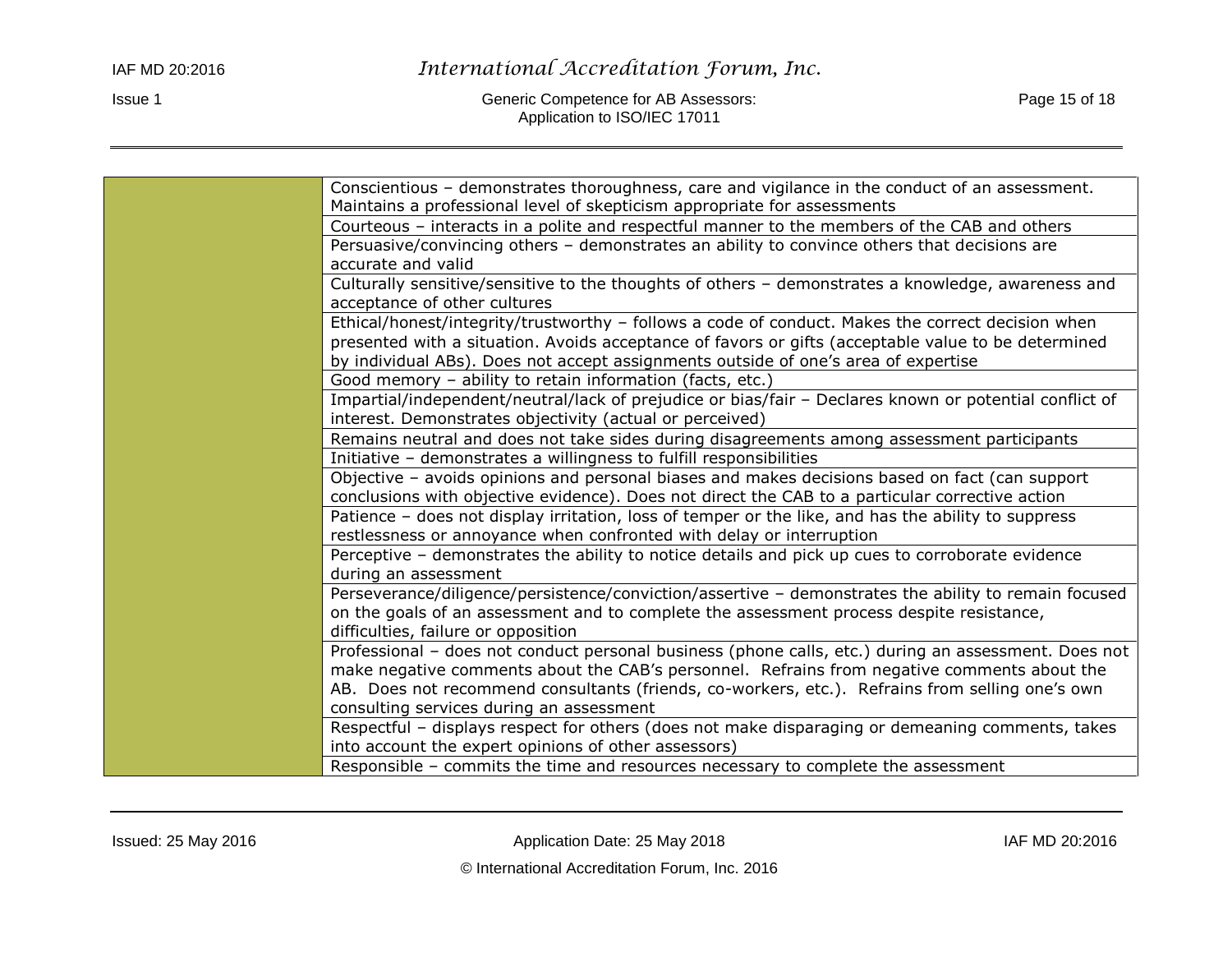Issue 1 Generic Competence for AB Assessors: Competence for AB Assessors: Page 16 of 18 Application to ISO/IEC 17011

| Self control/self discipline – does not lose temper and remains calm during assessments                 |
|---------------------------------------------------------------------------------------------------------|
| Tolerant - displays fairness and objectivity towards others whose opinions and practices differ from    |
| one's own                                                                                               |
| Open minded - ability to evaluate alternative solutions and a willingness to consider alternative ideas |
| or points of view to achieve the same results                                                           |
| Willingness to learn                                                                                    |
| Works well with other people                                                                            |
| Participates in professional skill development (professional education, assessor harmonization          |
| meetings, and the development of AB policies and procedures)                                            |
| Resists undue influence from others (demonstrates one is not intimidated by someone to make an          |
| incorrect or inaccurate decision)                                                                       |
| Knowledge of typical human behavior characteristics (ability to read the audience)                      |
| Adaptability - ability to adapt assessment plans based on circumstances                                 |

| D. FOUNDATIONAL COMPETENCIES (FOR ALL ASSESSORS) |                                                                                                    |
|--------------------------------------------------|----------------------------------------------------------------------------------------------------|
| <b>D.1. Basic Math Skills</b>                    |                                                                                                    |
|                                                  | Perform simple math operations relevant to calculation of audit days/time and assessment           |
|                                                  | days/time, multi-site sampling and creating sampling plans                                         |
|                                                  | Collect information to solve a problem                                                             |
|                                                  | Compare numbers                                                                                    |
|                                                  | Basic understanding of finances                                                                    |
|                                                  | Make rough estimates                                                                               |
|                                                  | Perform simple math operations of addition, subtraction, multiplication and division               |
|                                                  | Ability to use a calculator                                                                        |
| <b>D.2. Communcation</b>                         |                                                                                                    |
| Skills                                           | Written communication skills (concise writing skills, comprehensive writing and reporting skills)  |
|                                                  | Verbal communication skills (communicating effectively regardless of language barriers, ability to |
|                                                  | explain information)                                                                               |
|                                                  | Nonverbal communication skills/knowledge of body language                                          |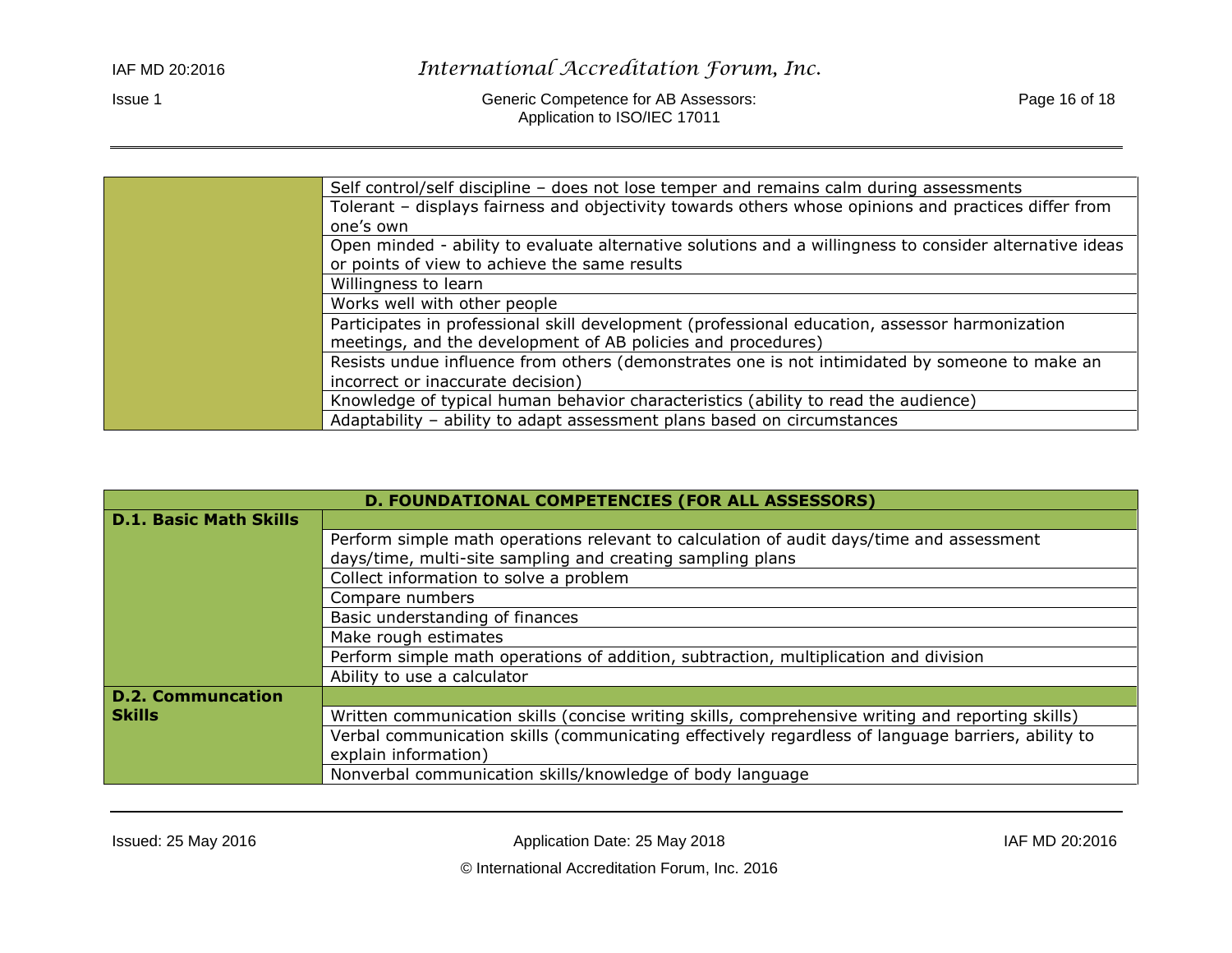Issue 1 Generic Competence for AB Assessors: Competence for AB Assessors: Page 17 of 18 Application to ISO/IEC 17011

|                            | Observation techniques                                                                           |
|----------------------------|--------------------------------------------------------------------------------------------------|
|                            | Questioning techniques                                                                           |
|                            | Listening techniques                                                                             |
|                            | Interpersonal communication skills                                                               |
|                            | Reading comprehension skills                                                                     |
|                            | Ability to analyze and synthesize information                                                    |
| <b>D.3. Basic Computer</b> |                                                                                                  |
| <b>Skills</b>              | Basic computer literacy                                                                          |
|                            | Keyboarding skills                                                                               |
| <b>D.4. Administrative</b> |                                                                                                  |
| <b>Skills</b>              | Note-taking                                                                                      |
|                            | Organized                                                                                        |
|                            | Detail oriented/attention to detail                                                              |
|                            | Time management                                                                                  |
|                            | Timeliness/prompt/punctual                                                                       |
| D.5. Physical              |                                                                                                  |
| Capabilities*              | Feel size, shape and temperature or texture of objects with hands (if applicable)                |
|                            | Write or type at a fast speed                                                                    |
|                            | Talk or communicate in some manner                                                               |
|                            | Hear speech                                                                                      |
|                            | Personal hygiene/appropriate dress/dresses appropriately for the assessment (consistent with the |
|                            | staff of the CAB)                                                                                |
|                            | Physical stamina                                                                                 |
|                            | Can work inside and outside                                                                      |
|                            | Can work in confined spaces (if applicable)                                                      |

\* It is noted that some physical capabilities outlined in Annex 2, D5 may be achieved through other mechanisms as determined by the AB (e.g. an assessor who cannot hear speech may make alternative arrangements with the AB to fulfil the assessment objectives).